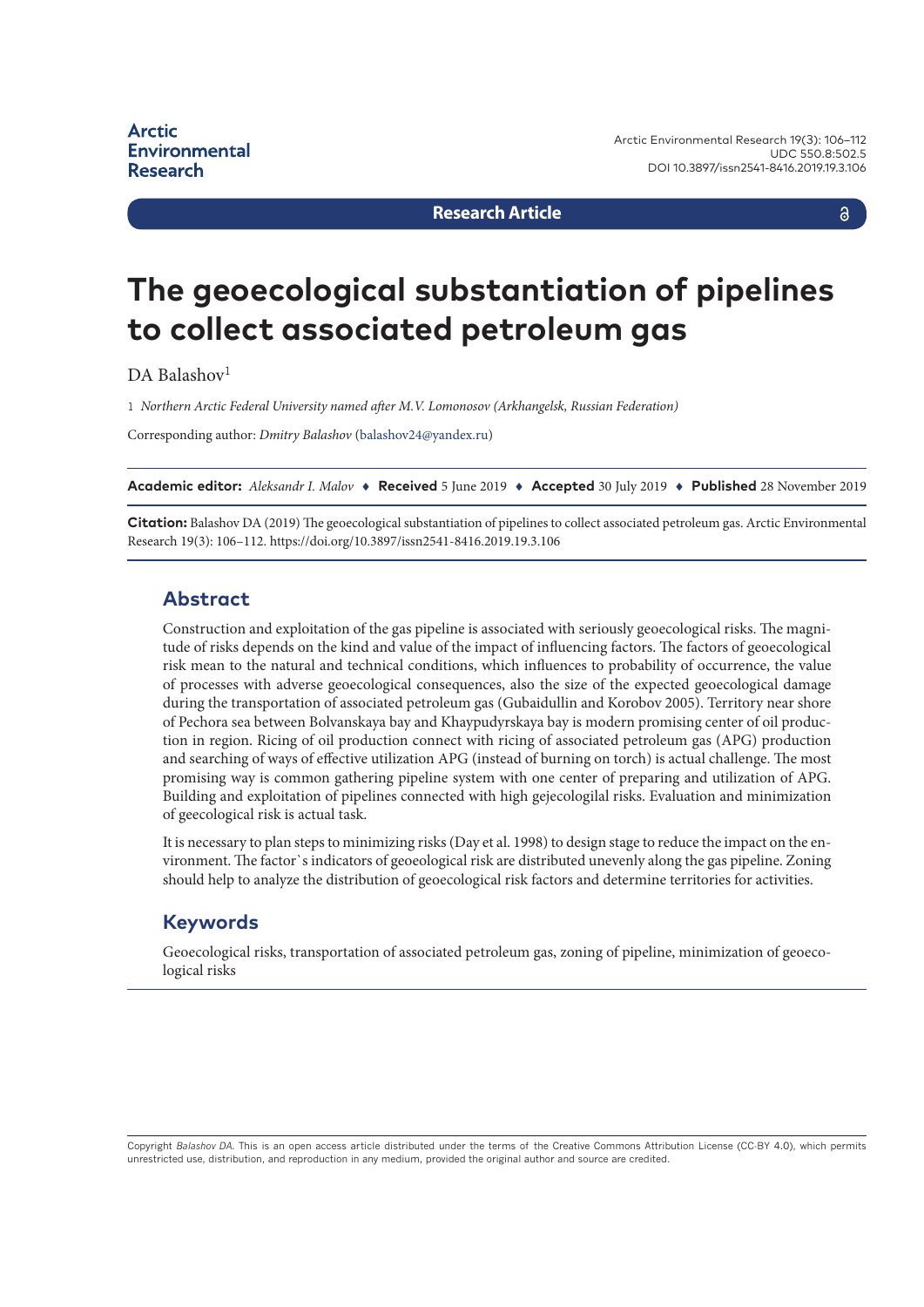## **Introduction**

Despite the fact that in 2012 a draft law was adopted that establishing a normative indicator for the combustion of APG for an amount not exceeding 5%, this level has not yet been achieved. Figure 1 shows a graph of changes in the level of beneficial use of APG as a percentage of the volume of extracted APG in Russia in 2011–2015 (Fig. 1) (Knignikov and Ilyin 2017).

There are a number of objective reasons that do not allow utilize of APG effectively in the required quantity. First of all, the difficulties are caused by the preparation of APG. Gas should be prepared before burning in boiler units, gas turbine generators or supply to consumers (GOST5542-2014). Key parameters of APG are: the temperature of the dew point; the mass concentration of hydrogen sulfide; the mass concentration of mercaptan sulfur.

Gas preparation by absorption units requires regeneration of absorbent. Hydrogen sulfide is released during the regeneration of the adsorbent. Utilization of Hydrogen sulfide by burning harms the environment, conversion hydrogen sulfide into elemental sulfur by the process of high-temperature catalytic oxidation at the Klaus unit can be effective only in large gas processing complexes with a production capacity of sulfur about 5000 tons per year [3].

Gas preparingin adsorption unit is efficient for small volumes of gas (2000m3/day), but because of difficulties in recycling or regeneration of the spent adsorbent, chemical adsorption isn't so common in oil and gas industry (Mazgarov and Kornetov, 2015).

In view of the above, it's advisable to create a unified APG gathering system. This system should to connect oil fields with a relatively low content of APG (about 250 m3 of APG per ton of oil) with common center of preparing and utilization of APG. Today, promising center of oil`s production are fields named after Roman Trebs and Anatoly Titovand the major consumer of APG in region is gas turbine power plant "South Khylchuyu". The realization of common APG gathering system will require the construction of the «Trebsa – South Khylchuyu» gas pipeline (Mashkin 2011).

Construction and exploitation of the gas pipeline is associated with seriously geoecological risks. The



**Fig. 1.** The level of beneficial use of APG as a percentage of the volume of extracted APG in Russia in 2011–2015

magnitude of risks depends on the kind and value of the impact of influencing factors. The factors of geoecological risk mean to the natural and technical conditions, which influences to probability of occurrence, the value of processes with adverse geoecological consequences, also the size of the expected geoecological damage during the transportation of associated petroleum gas (Gubaidullin and Korobov 2005).

It is necessary to design steps to minimizing the risks of geoecological (Day et al. 1998) at the planning stage to reduce the impact on the environment. The indicators of factors of geoeological risk are distributed unevenly along the gas pipeline. Zoning should help to analyze the distribution of geoecological risk factors and determine territories for activities.

## **Methods**

There is analysis of the transportation of APG through the pipeline of the central facility "Trebs" to central facility "Yuzhnaya Khylchuyu" in this paper (Gubaydullin, Balashov, 2018). The first option of pipeline goes straight from the central facility "Trebs" to the central facility "South Khylchuyu". The second option located along the lines of the watershed, along the «South Khylchuyu – Varandey oil terminal» oil pipeline at a distance of at least 1000 m (Fig. 2) (SNiP 2.05.06-85).

Zoning of gas pipeline options is done by an opensource geographic information system (GIS) – QGIS.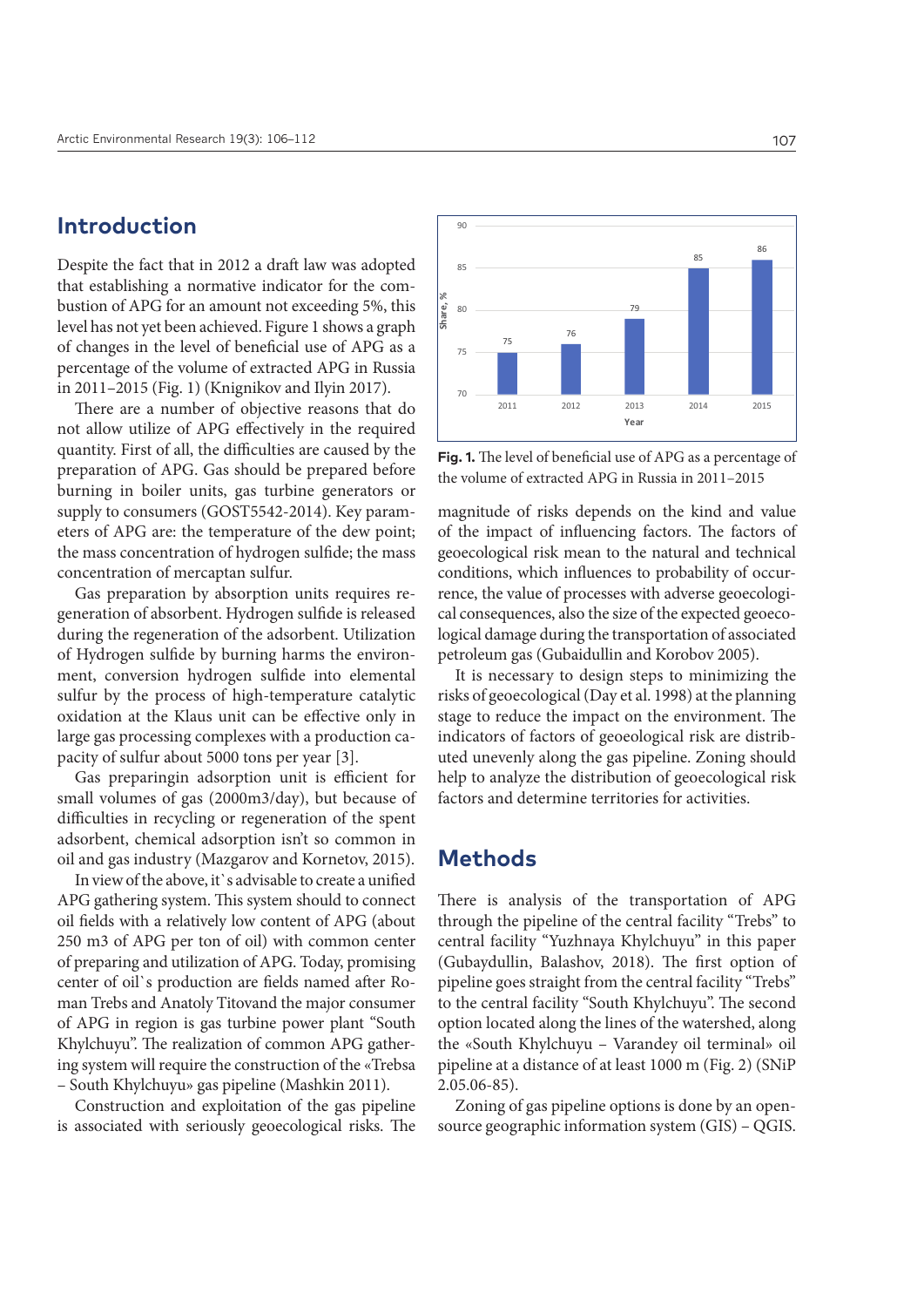

**Fig. 2.** Scheme of alternative option of pipeline

That is an open source geospatial Foundation (OS-Geo) project and is licensed under the GNU General Public License (Graser 2016).

At the first stage of zoning the following schemes were prepared (digitized);

- Scheme of areas affected by cryogenic processes;
- Scheme of rock formations with relatively high bearing capacity (Friedland Sidorenko 1970);
- Scheme of soils relatively resistant to anthropogenic impact (Shishov et. al 1997–2004);
- Scheme of wetlands;
- Scheme of alternative option of pipeline (Fig. 2) (Gubaydullin and Balashov 2018).

Scheme of areas affected by cryogenic processes and Scheme of rock formations with relatively high bearing capacity are based on the data of M. I. Maskov and E. F. Stepanov, 1985.

All schemes were made in projection EPSG:3857 – WGS 84/Pseudo-Mercator (Spherical Mercator) on the sphere (Sidorenko 1970, Baranov et al. 1997), on separate layers. Sheets of maps of the State GIS Center (SGC) scale 1:500000 were used as a basic cartographic basis.

Gas pipeline is a linear object (the length is much greater than the width) and sections in the form of corridors with pipeline in the center are more efficient for zoning. The results of zoning are going to be as realistic as possible, because square of each section is proportional to the length of the pipeline.

The width of corridors is 2 km – 1 km on each side of the pipeline. This size of corridor was chosen due

to scale of the schemes. The corridors are divided into sections with different length, which depends on the distribution of indicators of geoecological risk factors. In digital form, the plots are separate polygons adjacent to each other.

The most significant factors of geoecological risk from the long list of factors are (Gubaydullin and Balashov 2018):

- crossings of watercourses and reservoirs;
- composition of the rocks;
- permafrost soils;
- soils.

There isn't factor "the length of the pipeline route" in this paper, because – this factor is important for comparing alternative options of pipeline, but importance of factor is lost during comparing of individual sections.

In order to determine the indicator`s value, the polygons of each of the indicator layers were transformed into polygons limited by the borders of the plots. Square of the resulting polygons are equal to the value of the indicators for each plot (Table 1).

It should be noted, that not all the indicators used are equivalent. Indicators: the square of soils relatively resistant to anthropogenic impact and the square of rock formations with relatively high bearing capacity, characterize positively the plots in contrast to others indicators. For a more correct comparison, the above indicators were replaced by the opposite: the square of soils relatively susceptible to anthropogenic impact and the square of rock formations with relatively low bearing capacity. The inverse indicators are those obtained by subtracting the corresponding indicators from the square of the plots.

The indicator "intersections with watercourses" isn't measured by square meters. This indicator is possible to transform to percent to compare this indicator with the rest of the indicator: maximum number of intersections in some plot is 100%, the values for other plots are proportional.

The plot's weights equal to sum of the values of all indicators of this plot. For clarity, the plot's weights are transformed thus that sum of plot's weights equal to 1000 because the weights are too small.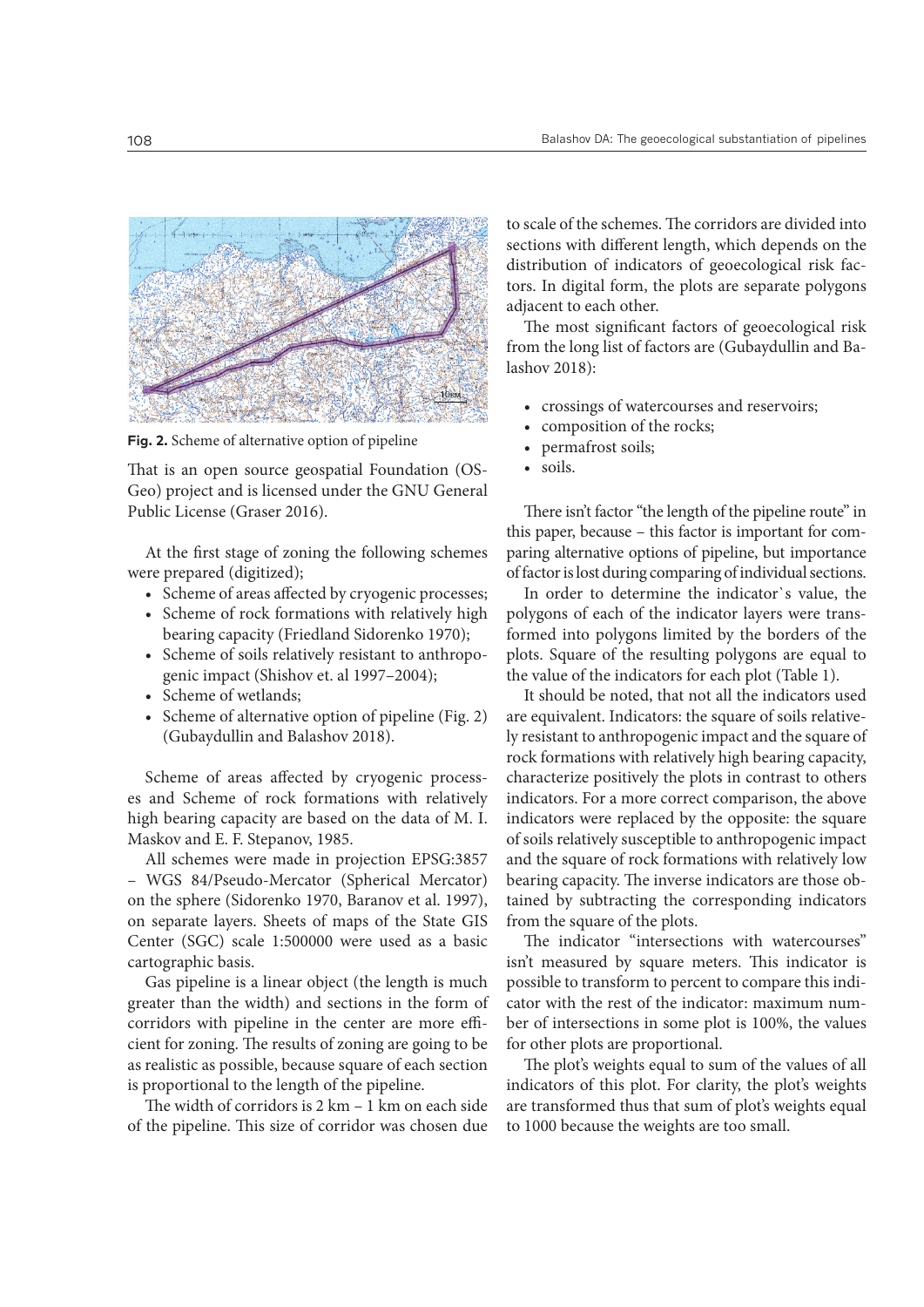| Table 1. Distribution of indicators of geoecological risk |  |  |
|-----------------------------------------------------------|--|--|
|                                                           |  |  |
|                                                           |  |  |

| № plot         | Square of areas<br>affected by<br>cryogenic processes<br>$km^2/$ % | Square of soils<br>relatively resistant to<br>anthropogenic impact<br>$km^2/$ % | Square of rock<br>formations with<br>relatively high<br>bearing capacity<br>$km^2/$ % | Square of wetlands<br>$km^2/$ % | Number of<br>crossings of<br>pipeline with<br>watercourses and<br>reservoirs km <sup>2</sup> /% | Square of plot<br>$p./\%$ |
|----------------|--------------------------------------------------------------------|---------------------------------------------------------------------------------|---------------------------------------------------------------------------------------|---------------------------------|-------------------------------------------------------------------------------------------------|---------------------------|
| 1 option       |                                                                    |                                                                                 |                                                                                       |                                 |                                                                                                 |                           |
| $\mathbf{1}$   | 8.6/43.4                                                           | 0/0                                                                             | 19.8/100                                                                              | 19.8/100                        | 1/25                                                                                            | 19.8/31.87                |
| $\overline{2}$ | 4.6/23.4                                                           | 0.9/4.6                                                                         | 19.7/100                                                                              | 16.9/85.8                       | 3/75                                                                                            | 19.7/34.28                |
| 3              | 11.9/60.4                                                          | 18.9/95.6                                                                       | 5.3/26.9                                                                              | 19.7/100                        | 1/25                                                                                            | 19.7/36.6                 |
| $\overline{4}$ | 10.3/52.6                                                          | 19.6/100                                                                        | 4.5/23                                                                                | 2.9/14.8                        | 3/75                                                                                            | 19.6/31.5                 |
| 5              | 19.5/100                                                           | 19.5/100                                                                        | 19.5/100                                                                              | 0.2/1                           | 1/25                                                                                            | 19.5/38.71                |
| 6              | 14.8/76.3                                                          | 19.4/100                                                                        | 10.1/52.1                                                                             | 1.4/7.2                         | 1/25                                                                                            | 19.4/30.94                |
| 7              | 16.5/48.5                                                          | 5.7/29.5                                                                        | 11.5/59.6                                                                             | 3.8/19.7                        | 1/25                                                                                            | 19.3/26.04                |
| 8              | 13.7/71.4                                                          | 0.1/0.5                                                                         | 19.2/100                                                                              | 8.2/42.7                        | 1/25                                                                                            | 19.2/28.45                |
| 9              | 10.5/54.7                                                          | 3.1/16.1                                                                        | 19.2/100                                                                              | 17.8/92.7                       | 3/75                                                                                            | 19.2/40.2                 |
| 10             | 0/0                                                                | 16.4/85.4                                                                       | 19.2/100                                                                              | 19.2/100                        | 4/100                                                                                           | 19.2/45.76                |
| 11             | 2.1/11.1                                                           | 0/0                                                                             | 19/100                                                                                | 1052.6                          | 0/0                                                                                             | 19/19.44                  |
| 12             | 14.2/74.7                                                          | 6.8/35.8                                                                        | 17.3/91.1                                                                             | 6.5/34.2                        | 2/50                                                                                            | 19/33.93                  |
| 13             | 11.3/100                                                           | 9.9/87.6                                                                        | 6.1/54                                                                                | 1.9/16.8                        | 1/25                                                                                            | 11.3/33.65                |
| 2 option       |                                                                    |                                                                                 |                                                                                       |                                 |                                                                                                 |                           |
| $\mathbf{1}$   | 9/43.6                                                             | 0/0                                                                             | 20.8/100                                                                              | 18/86.5                         | 1/25                                                                                            | 20.8/30.26                |
| $\overline{c}$ | 14.2/63.7                                                          | 0/0                                                                             | 22.3/100                                                                              | 20/89.7                         | 1/25                                                                                            | 22.3/33.05                |
| 3              | 11.6/56.3                                                          | 20.3/98.5                                                                       | 13.8/67                                                                               | 20.6/100                        | 1/25                                                                                            | 20.6/41.18                |
| $\overline{4}$ | 9.3/75.6                                                           | 12.3/100                                                                        | 0/0                                                                                   | 4.6/37.4                        | 0/0                                                                                             | 12.3/25.29                |
| 5              | 10.4/59.4                                                          | 17.5/100                                                                        | 4.4/25.1                                                                              | 0.7/4                           | 1/25                                                                                            | 17.5/25.36                |
| 6              | 13.6/86.6                                                          | 15.7/100                                                                        | 6.6/42                                                                                | 0.8/5.1                         | 1/25                                                                                            | 15.7/30.72                |
| 7              | 17.9/88.2                                                          | 20.3/100                                                                        | 16.3/80.3                                                                             | 1.3/6.4                         | 1/25                                                                                            | 20.3/32.61                |
| 8              | 21.9/00                                                            | 21.9/100                                                                        | 5.1/23.3                                                                              | 1.4/6.4                         | 1/25                                                                                            | 21.9/30.24                |
| 9              | 15.4/91.7                                                          | 16.8/100                                                                        | 14.3/85.1                                                                             | 0.9/5.4                         | 2/50                                                                                            | 16.8/39.44                |
| 10             | 14.9/69.3                                                          | 15/698                                                                          | 21.5/100                                                                              | 17.4/80.9                       | 2/50                                                                                            | 21.5/43.93                |
| 11             | 16.2/74                                                            | 1.2/5.5                                                                         | 21.9/100                                                                              | 12.9/58.9                       | 3/75                                                                                            | 21.9/37.21                |
| 12             | 15.9/73.6                                                          | 21/97.2                                                                         | 21.6/100                                                                              | 10.8/50                         | 1/25                                                                                            | 21.6/41.06                |
| 13             | 22.3100                                                            | 22.3/100                                                                        | 10.4/46.6                                                                             | 5.2/23.3                        | 1/25                                                                                            | 22.3/35.02                |
| 14             | 12.3/50.4                                                          | 7.2/29.5                                                                        | 24.4/100                                                                              | 5.2/21.3                        | 1/25                                                                                            | 24.4/26.86                |
| 15             | 14.2/61.5                                                          | 0.3/1.3                                                                         | 23.1/100                                                                              | 1.9/8.2                         | 2/50                                                                                            | 23.1/26.24                |
| 16             | 11.6/92.1                                                          | 10/79.4                                                                         | 12.4/98.4                                                                             | 2.7/21.4                        | 1/25                                                                                            | 12.6/37.55                |
| 17             | 17.7/100                                                           | 7.5/42.4                                                                        | 12.1/68.4                                                                             | 2.4/13.6                        | 1/25                                                                                            | 17.7/29.6                 |

The weights of plots in Table 1 are not final. Each factor influence differently to the value of geo-environmental risk and the weights should be corrected.

Previously, a expert`s survey was conducted and weight coefficients for each factor were determined by the analytic hierarchy process (Korobov 2008). The multiplication of weight factors to appropriate values from Table 1 gives final weights, which are shown in Table 2.

For clarity, the final weights are transformed thus that sum of weights equal to 1000.

The final weights allow to compare not only particular plots but and options of pipeline. The average weight of geoecological risk for the first option of pipeline equal 34.11, it`s greater than the weight of the second option of pipeline which equal 32.74. That means, that volume of geoecological risk distributed along the length of the pipeline for the first option is bigger than for the second, which confirms the previous conclusions which are based on a pair comparison of geoecological risk factors.

Comparing the weights and the final weights of environmental risk shows that they are different, but slightly.

Identification of areas for which activates is necessary to minimize geo-ecological risks require division of plots to groups.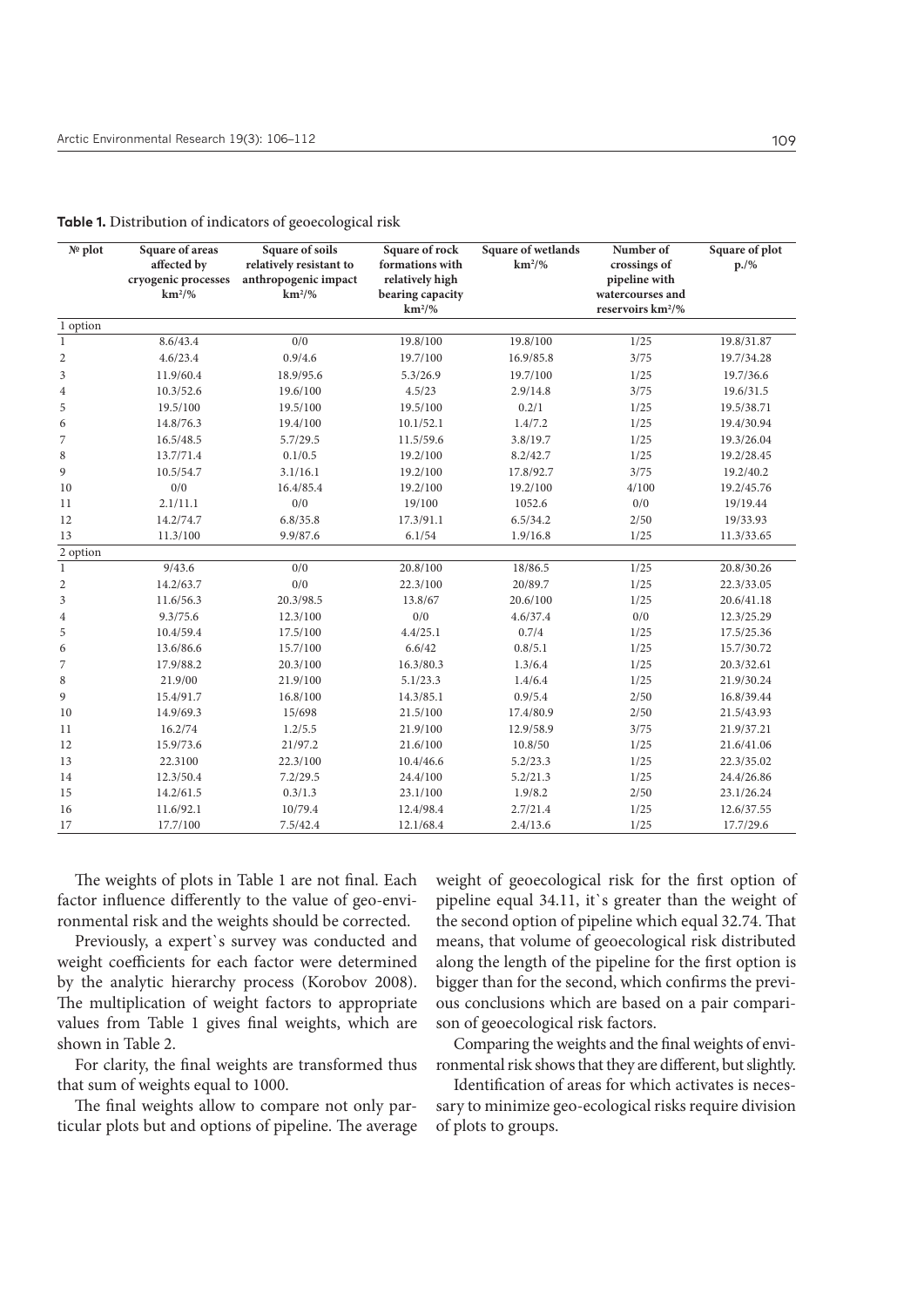| $N0$ plot      | Cryogenic processes | Soils relatively<br>resistant to<br>anthropogenic<br>impact | <b>Rock formations</b><br>with relatively high<br>bearing capacity | Wetlands | <b>Crossings</b> of<br>pipeline with<br>watercourses and<br>reservoirs | Final weight |
|----------------|---------------------|-------------------------------------------------------------|--------------------------------------------------------------------|----------|------------------------------------------------------------------------|--------------|
| 1 option       |                     |                                                             |                                                                    |          |                                                                        |              |
| $\mathbf{1}$   | 6.7                 | 0.0                                                         | 5.1                                                                | 17.6     | 5.1                                                                    | 34.6         |
| $\mathbf{2}$   | 3.6                 | 0.3                                                         | 5.1                                                                | 15.1     | 15.2                                                                   | 39.4         |
| $\mathfrak{Z}$ | 9.3                 | 6.7                                                         | 1.4                                                                | 17.6     | 5.1                                                                    | 40.1         |
| $\overline{4}$ | 8.1                 | 7.0                                                         | 1.2                                                                | 2.6      | 15.2                                                                   | 34.1         |
| 5              | 15.5                | 7.0                                                         | 5.1                                                                | 0.2      | 5.1                                                                    | 32.9         |
| 6              | 11.8                | $7.0\,$                                                     | 2.7                                                                | 1.3      | 5.1                                                                    | 27.8         |
| 7              | 13.2                | 2.1                                                         | 3.1                                                                | 3.5      | 5.1                                                                    | 26.9         |
| 8              | 11.0                | 0.0                                                         | 5.1                                                                | 7.5      | 5.1                                                                    | 28.8         |
| 9              | 8.5                 | 1.1                                                         | 5.1                                                                | 16.3     | 15.2                                                                   | 46.3         |
| 10             | $0.0\,$             | 6.0                                                         | 5.1                                                                | 17.6     | 20.3                                                                   | 49.0         |
| 11             | 1.7                 | 0.0                                                         | 5.1                                                                | 9.3      | 0.0                                                                    | 16.1         |
| 12             | 11.6                | 2.5                                                         | 4.7                                                                | 6.0      | 10.2                                                                   | 34.9         |
| 13             | 15.5                | 6.1                                                         | 2.8                                                                | 3.0      | 5.1                                                                    | 32.4         |
| 2 option       |                     |                                                             |                                                                    |          |                                                                        |              |
| $\mathbf{1}$   | 6.7                 | 0.0                                                         | 5.1                                                                | 15.2     | 5.1                                                                    | 32.2         |
| $\overline{c}$ | 9.9                 | 0.0                                                         | 5.1                                                                | 15.8     | 5.1                                                                    | 35.9         |
| 3              | 8.7                 | 6.9                                                         | 3.4                                                                | 17.6     | 5.1                                                                    | 41.7         |
| $\overline{4}$ | 11.7                | 7.0                                                         | 0.0                                                                | 6.6      | 0.0                                                                    | 25.3         |
| 5              | 9.2                 | 7.0                                                         | 1.3                                                                | 0.7      | 5.1                                                                    | 23.3         |
| 6              | 13.4                | 7.0                                                         | 2.2                                                                | 0.9      | 5.1                                                                    | 28.5         |
| 7              | 13.6                | 7.0                                                         | 4.1                                                                | 1.1      | 5.1                                                                    | 31.0         |
| 8              | 15.5                | 7.0                                                         | 1.2                                                                | 1.1      | 5.1                                                                    | 29.9         |
| 9              | 14.2                | 7.0                                                         | 4.4                                                                | 0.9      | 10.2                                                                   | 36.7         |
| 10             | 10.7                | 4.9                                                         | 5.1                                                                | 14.2     | 10.2                                                                   | 45.1         |
| 11             | 11.4                | 0.4                                                         | 5.1                                                                | 10.4     | 15.2                                                                   | 42.6         |
| 12             | 11.4                | 6.8                                                         | 5.1                                                                | 8.8      | 5.1                                                                    | 37.2         |
| 13             | 15.5                | 7.0                                                         | 2.4                                                                | 4.1      | 5.1                                                                    | 34.0         |
| 14             | 7.8                 | 2.1                                                         | 5.1                                                                | 3.8      | 5.1                                                                    | 23.8         |
| 15             | 9.5                 | 0.1                                                         | 5.1                                                                | 1.4      | 10.2                                                                   | 26.4         |
| 16             | 14.2                | 5.5                                                         | 5.1                                                                | 3.8      | 5.1                                                                    | 33.7         |
| 17             | 15.5                | 3.0                                                         | 3.5                                                                | 2.4      | 5.1                                                                    | 29.4         |

**Table 2.** Distribution of geoecological risk indicators taking into account weight coefficients

#### **Table 3.** Parcel groups

| Group | Weight        |  |
|-------|---------------|--|
|       | $0 - 28.8$    |  |
|       | $28.9 - 37.2$ |  |
|       | $37.3 - 49$   |  |

The presented plots can be divided into 3 groups according by the method of natural breaks (Jenks 1976) in the QGIS – Table 3 (Fig. 3).

The first group includes the plots least damaged to environmental risk in relation to others. Activities for minimization of geo-ecological risk are not required for plots from this group, but that is possible if one of the indicators is much higher than others.



**Fig. 3.** Distribution of plots by groups of geoecological risk: green colour – first group; yellow colour – second group; red colour – third group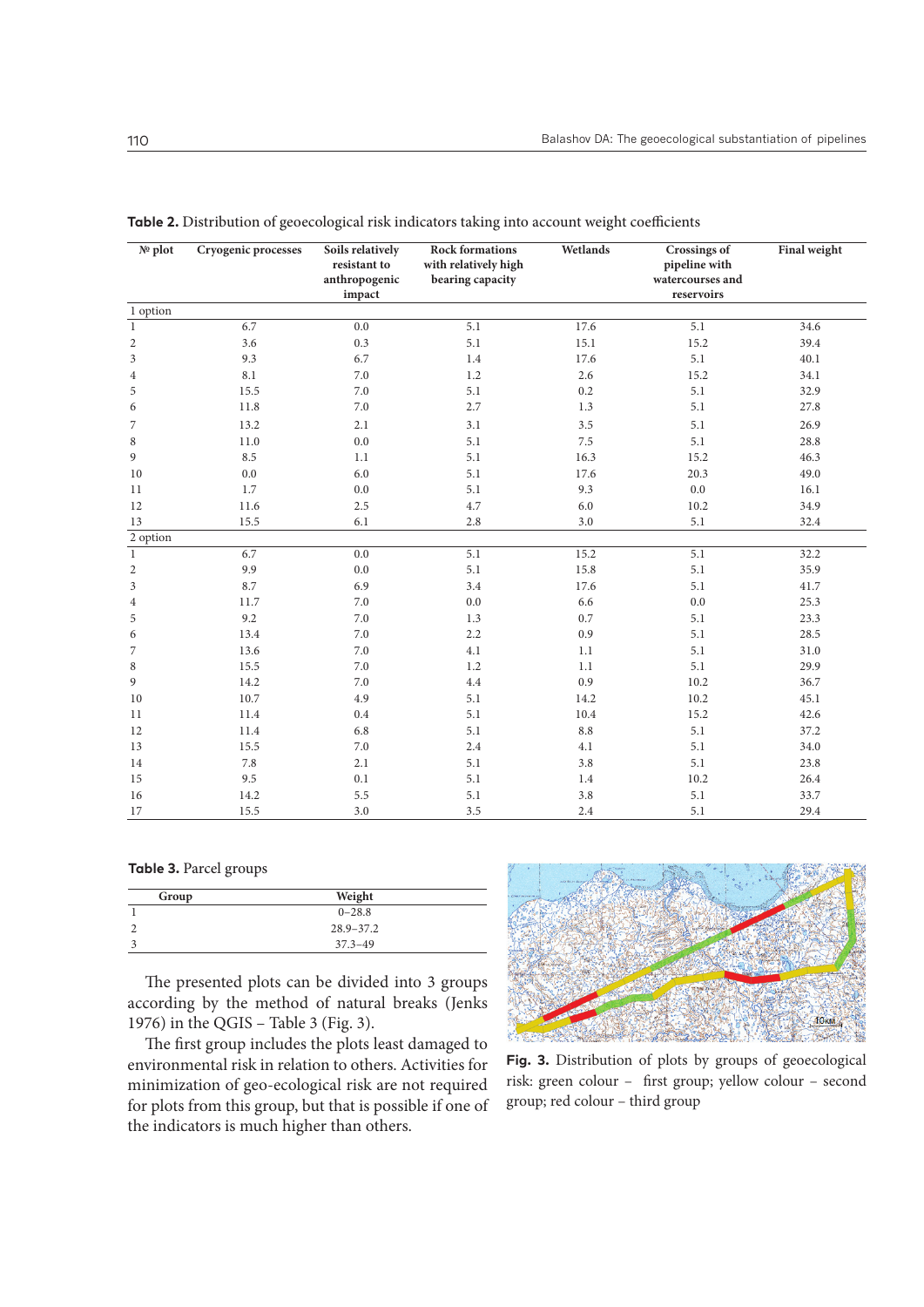The second group includes plots slightly damaged to geo-ecological risk. Activities for minimization of geo-ecological risk are necessary for plots from this group, to minimizing one or two factors of geo-ecological risk.

The third group includes plots damage to environmental risk. Plots from this group need complex activities to minimize geo-ecological risks aimed at several factors.

The distribution of plots into groups gives information about the scale of the necessary activities to minimize geoecological risks, but it doesn't give information about kind of activities. To do this, it is necessary to identify the major indicators on each of the plots. Analysis of information from Table 3 shows that indicators with an estimate of 10 or more are the most pronounced. Identified indicators help to find out which kind of activities is necessary for every plot.

## **Results**

- 1. The geoecological risks associated with low bearing capacity of soils and high susceptibility of soils in all areas are significantly lower than for other factors and do not require special activities.
- 2. Two plots are not affected by any factors, and do not require special activities to minimize risks.
- 3. Most plots affected by some factor of geoecological risk and needs some kind of special activities to minimize risks.
- 4. Only two plots are affected by three factors of geoecological risk and needs complex activities to minimize risks.

# **References**

- Baranov YK, Gavruk MI, Loginovsky VA, Pescov JA (1997) Navigation – Book for high schools. Saint Petersburg, 511 pp.
- Friedland VM (?) Detailed map of soils of the Russian Federation. Scale: 1:2500000. Soil Institute. V. V. Dokuchaeva.
- GOST5542-2014 "Natural combustible gases for industrial and domestic purposes".
- Graser A (2016) Learning QGIS third edition. PacktPublishing Ltd., Birmingham, 193 pp.

## **Discussion**

Ricing of oil production in current region trigger with ricing of APG production and require searching of ways of effective utilization APG. The most promising way is common gathering system with one center of preparing and utilization of APG. Choice of pipeline`s path is actual task, which require complex analysis of geoecological risk`s factors. High differentiation between risk`s value for different plots of pipeline require special local activities for risk`s minimization. Proposed zoning`s system help to find out where special activities are necessary and which kind of activities is necessary for every plot.

## **Conclusions**

General aim of proposed zoning`s system is evaluation of geoecological risk. Risk`s evaluation include evaluation of risk`s sum and risk`s evaluation by every risk`s factor. Factor`s weight afford to compere risk`s factors between each other.

Zoning system helps to compere alternative options of pipeline by average value of geoecological risk for all plots of pipeline`s option, compere different plots of pipeline between each other and find major risk`s factors for every plot of pipeline. Geoecological risk`s evaluation is base for designs of pipeline which helps to plan special local activities for risk`s minimization and find most vulnerable plots of pipeline.

- Gubaidullin MG, Korobov VB (2005) Expert integrated assessment of the ecological state of the geological environment. – Geoecology. Geology Engineering. Hydrogeology. Geocryology (3) 244–252.
- Gubaydullin MG, Balashov DA (2018) Analysis of geoecological risk factors in the transport of associated petroleum gas in the coastal zone of the Pechora sea. Moscow. Russian state University of oil and gas. I. M. Gubkina. Environmen-